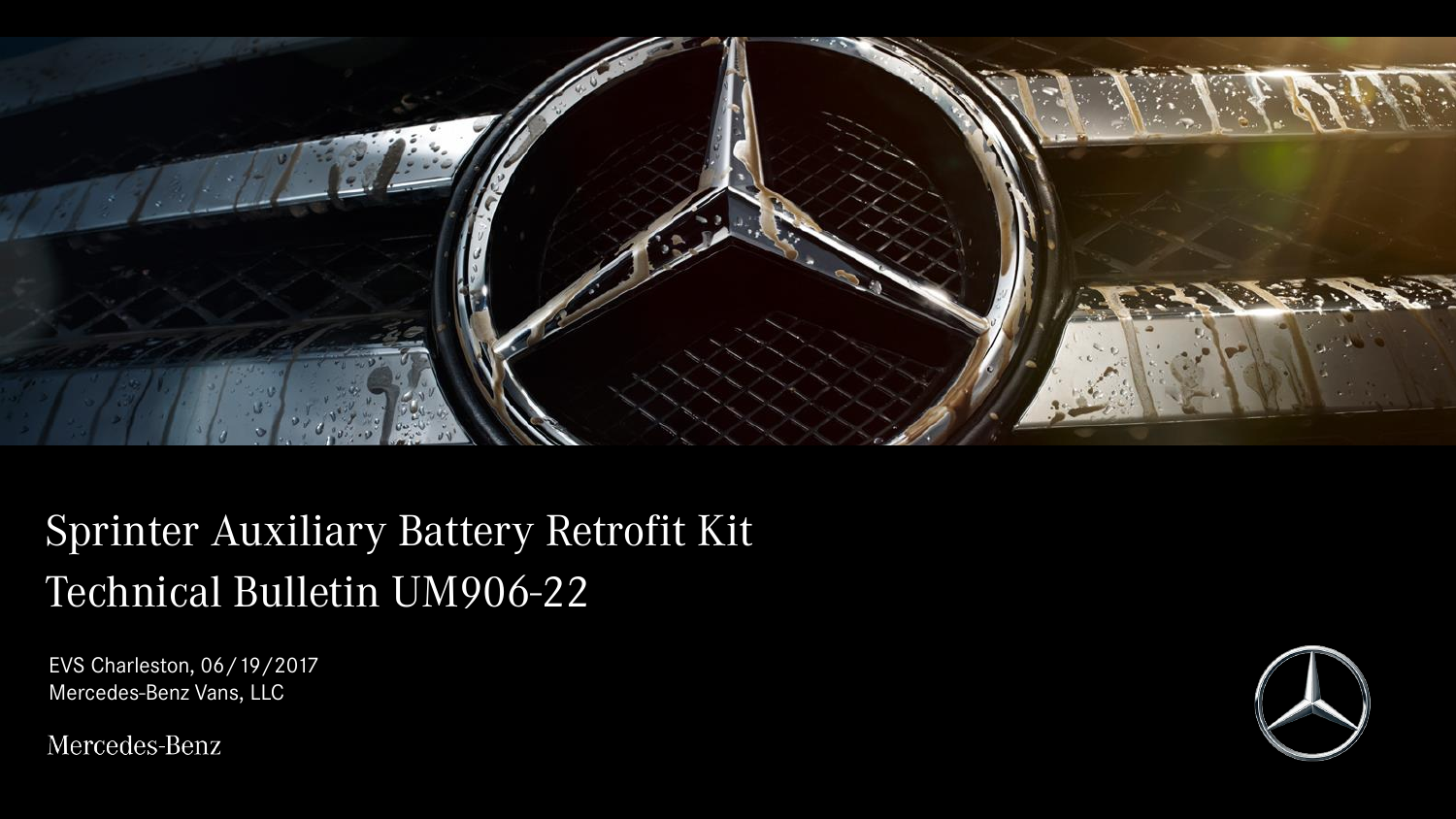## Notice

Mercedes-Benz Vans, LLC does not warrant the accuracy of the information contained in this bulletin and reserves the right to modify or append this bulletin without prior notification. Mercedes-Benz disclaims all liability associated with the provision of this bulletin.

This bulletin is not intended to serve as a work instruction, but merely to provide some helpful information for Upfitters to take into consideration before retrofitting or modifying a Mercedes-Benz Sprinter Van.

Prior to making any modification to or installing any equipment in or on a Mercedes-Benz or Freightliner Sprinter, you should review and ensure compliance with all applicable laws and regulations, consult with Vans Engineering Support for Upfitter Management for additional and updated information, and read the Body & Equipment Guidelines for Sprinter Model Series 906.

## Upfitter Management Vans Contacts:

For information or Upfitter inquiries please submit a request via our website: [www.upfitterportal.com](http://www.upfitterportalcom/)

Mercedes-Benz